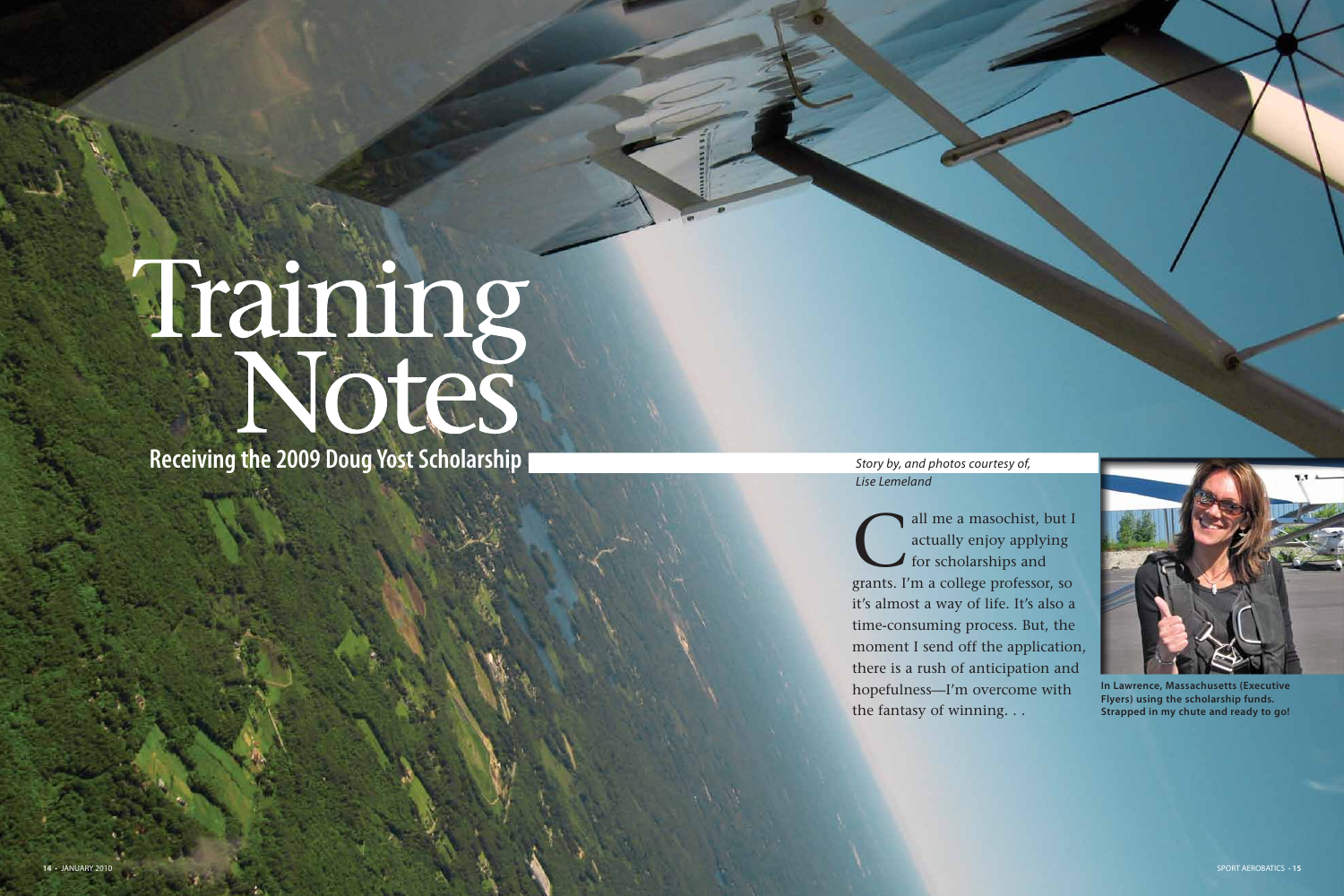As an artist, I have been on both sides of the grant and scholarship process. I've been both an applicant and a reviewer. It takes time to assemble a grant application, but I also know how grueling the judging process can be, and how a winner can emerge by no more than a vote or two. That's why I didn't get my hopes up (well, not too much) when I saw the e-mail from Mike Niccum, the president of IAC Chapter 78.

The e-mail subject was "Doug Yost Scholarship." Great expectations and hope went into my application for the Doug Yost Memorial Aerobatic Scholarship, but I was prepared for the worst. This time, to my surprise, I read the words every applicant hopes for: "Congrats!" followed by instructions to find an aerobatic school to

which the scholarship money could be sent. I was elated!

After embarrassing my 11-year-old son with my exuberance (NOT so cool, Mom) and dancing around the kitchen with my younger children, I sat down to think about what it all meant. I fly out of Hornell, New York (4G6), a wonderful airport that I fondly call my second home. Regrettably, however, it is located in an aerobatically deprived region. After a bit of research, I decided the best choice for me was Executive Flyers Aviation in Bedford/Lawrence, Massachusetts. My new airport was 283 nautical miles away, according to AirNav.com.

The Doug Yost scholarship is named for Doug Yost, an aspiring young career pilot who was a captain for a large corporation and a

sport aviation pilot. Doug held an FAA letter recognizing his airline transport pilot (ATP) qualification at age 18, even though his ATP certificate could not be granted until he turned 23. He was a rising star in the world of aerobatic competition who tragically lost his life in a motorcycle accident.

The scholarship is awarded annually from an endowment established in memory of Doug Yost by his family in 2002. The scholarship fund also has continuing sponsorship from Link Snacks Inc., maker of Jack Link's Beef Jerky. An irony characterizes many scholarships; one cherished life lost becomes the inspiration to establish the funding, and eventually give life to others' dreams. The purpose of this merit scholarship is to promote air safety through aerobatic training. It is administered by Chapter 78 of the IAC.

Unlike Doug, I am a latecomer to aviation. In my article "Akro Artist" (*Sport Aerobatics*, December 2009) I paint the story of an artist by profession who falls in love with flying at the tender age of…well never mind. My introduction to aviation began with a spur-of-the-moment biplane ride over Martha's Vineyard Island two summers ago…and ended up with me flying in my first aerobatic competition two summers later. What transpired in between was a lot of hard work, a fair financial investment (i.e., cash), and a *lot*  of dreaming.

Every pilot has certain milestones they will always recall vividly. For me, my first flight in a Waco UPF-7 is one, and the second is my introductory flight in a Cessna 152 in Hornell, New York. The wind, though not terribly strong, bumped us around a bit. With my instructor Pat's expert coaching I learned how to maneuver the airplane, and even landed it. To call that day a milestone is an understatement. It was not only the day I started flying, it was also the day I met my husband-to-be…my certificated flight instructor (CFI)!

From there, my training probably looks similar to many student pilots'. After much practice, I finally soloed, a thrilling and empowering event for every student of flight. Next was my solo cross-country, and then…unusual attitude training? Wait…isn't that a little bit out of order?

Visions of abundant hours in sparkling new airplanes, accelerated skill development, and expert instruction dance in my head. The seemingly endless days of waiting allow me to cultivate and relish my dreams. And then, once the decision is made, the brutal reality of just where I stand hits home.

# Every pilot has certain milestones they will always recall vividly.



**The Super Decathlon receives a waxing between my lessons in the Lawrence, MA hangar (Executive Flyers Aviation).**

**The day I first soloed (Sterling Airways, Hornell, New York, January 2009) with** 



**Pat, my CFI and husband.**



**The Cessna 152 (owned by Sterling Airways) over Hornell Airport. My son Santi is flying with my husband, Pat.**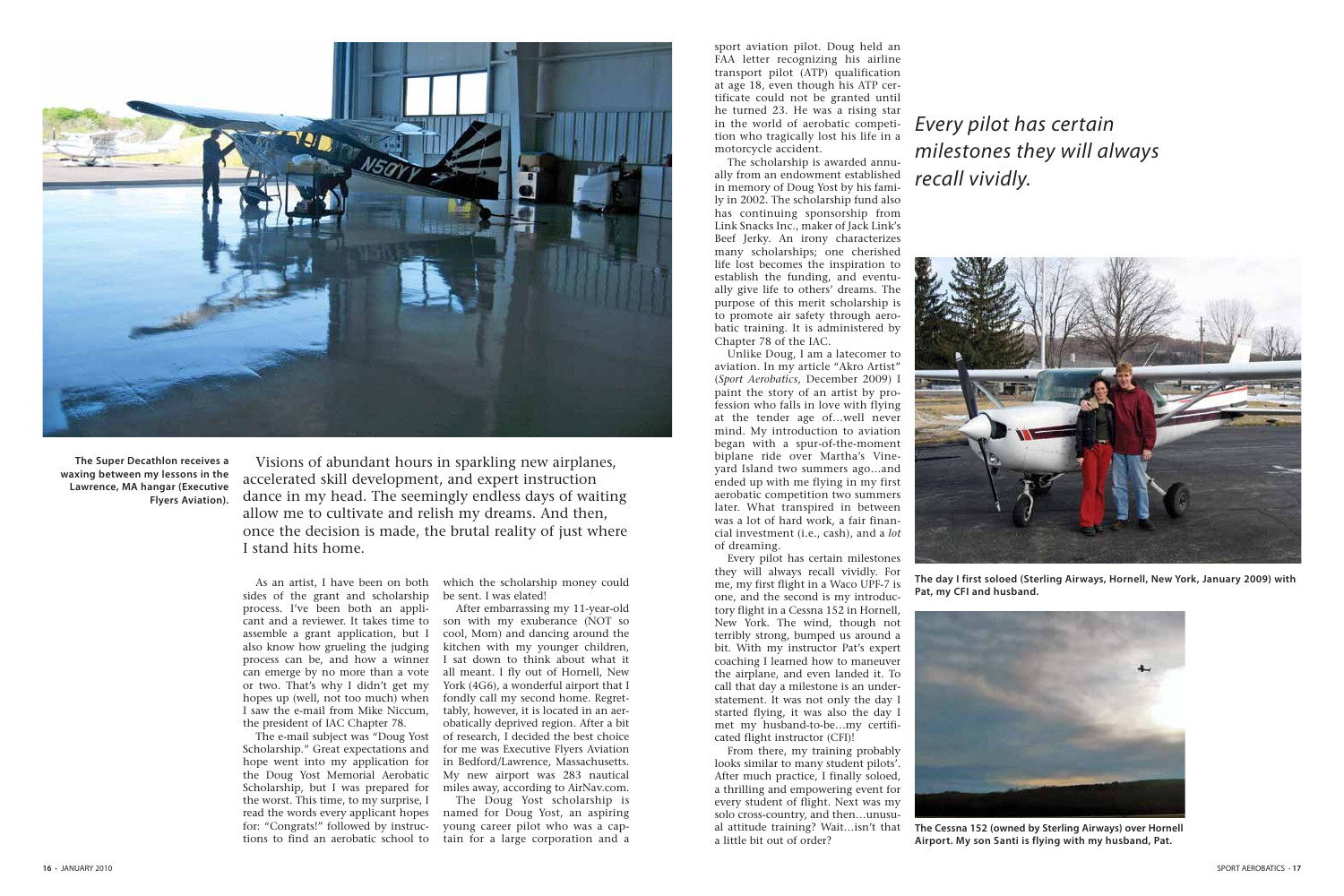What I didn't say about the Waco ride was that the pilot did some unrequested and impromptu aerobatics. And, I *loved* it! The few loops and barrel rolls performed over the ocean gave me a taste for aerobatics that didn't disappear over time; it only intensified. So much so that just after I did my first cross-country solo, I looked around for a flight school where I could do upset training and aerobatics. This is when I found Executive Flyers Aviation in Bedford, Massachusetts.

I called the school and spoke to Marc Nathanson (who would later be my instructor), and asked if he would do unusual attitude training with me. The EFA website strongly encourages pilots to get their private pilot certificate before enrolling in the course, but after a little discussion, Marc recognized my enthusiasm. We scheduled three days and four unusual attitude lessons in a Super Decathlon. The short version of the story is

that I was immediately hooked. I

more. It was December, and I was flying as much as possible. I like to say that I flew the pants off that little 152, but actually, it was the steering rod boot that came off! This allowed the frigid winter air to circulate freely around the rudder pedals, and consequently we froze through stalls and engine-outs, cross-country trips, and short and soft landings. The checkride was only days away. Toastie Toes foot warmers became my new best friends. Weather got in the way of taking my checkride not once, not twice, but *six* times! Finally, I took it and passed in January 2009.

When I applied for the Doug Yost scholarship, I had only a handful of hours in the Super Decathlon. But, my desire to continue with aerobatics was larger than the state of Texas. After I got my certificate, I returned to Bedford a few times to do some loops and rolls, but I had run dry financially. I wrote—with great expectations and hopefulness—my essay for the Doug Yost scholarship*:*

As a person who does better with deadlines and goals in mind, I gave myself the goal of participating in a contest at the end of my scholarshipfunded training. I liked the idea of perfecting my few figures and sizing myself up against other aerobatic pilots. Looking at the chapter contest schedule, I knew that the Kathy Jaffe Challenge would be my only shot at achieving this goal, since the semester started right afterward.

I registered for the contest through IAC, and six days prior to the competition, I drove eight hours to Bedford, Massachusetts. My destination was Executive Flyers Aviation, of which the president is none other than the jedi of aerobatics and air races, Michael Goulian. I've met Mike several times, and his superstar status in the aerobatic world has not affected his warm and encouraging demeanor. I reminded myself of his accomplishments as I hopped in the Super Decathlon for my aero warm-up. *Everybody starts somewhere*.

It was late afternoon. An hour into the lesson, the *g'*s got to me. My stomach was very unhappy, and I was certain this was not going to work out. Upon landing, I turned an unattractive shade of green and got out of the airplane completely exhausted.

made sure that Marc gave me an intro to aerobatics, and despite my getting sick after doing a bunch of spins I was hungry for more. I returned home exhilarated and vowed that I would find a way to continue to fuel this aspiration.

In the meantime, I studied hard and aced my written test. I accomplished my long cross-country, and like every student pilot, studied some

I returned home exhilarated and vowed that I would find a way to continue to fuel this aspiration.

Aerobatics is the stick and rudder type of flying I love, and yet the aerobatic pilot needs a rock-solid understanding of aerodynamics. Practice and study are the only ways to turn knowledge into second-nature, and for the aerobatic maneuver to transform into art in the sky.

I hope one day to fly aerobatic routines in competition, to compete nationally. I also hope to share the compelling and exciting sport of aerobatics with the world through my

artwork and my teaching.



**The happy day I got my license, Sterling Airways, Hornell, New York, with Pete Treichler, my FAA designated examiner.**

**One of my first unusual attitudes lessons, doing a loop with Marc Nathanson** 



**in the back (my instructor).**